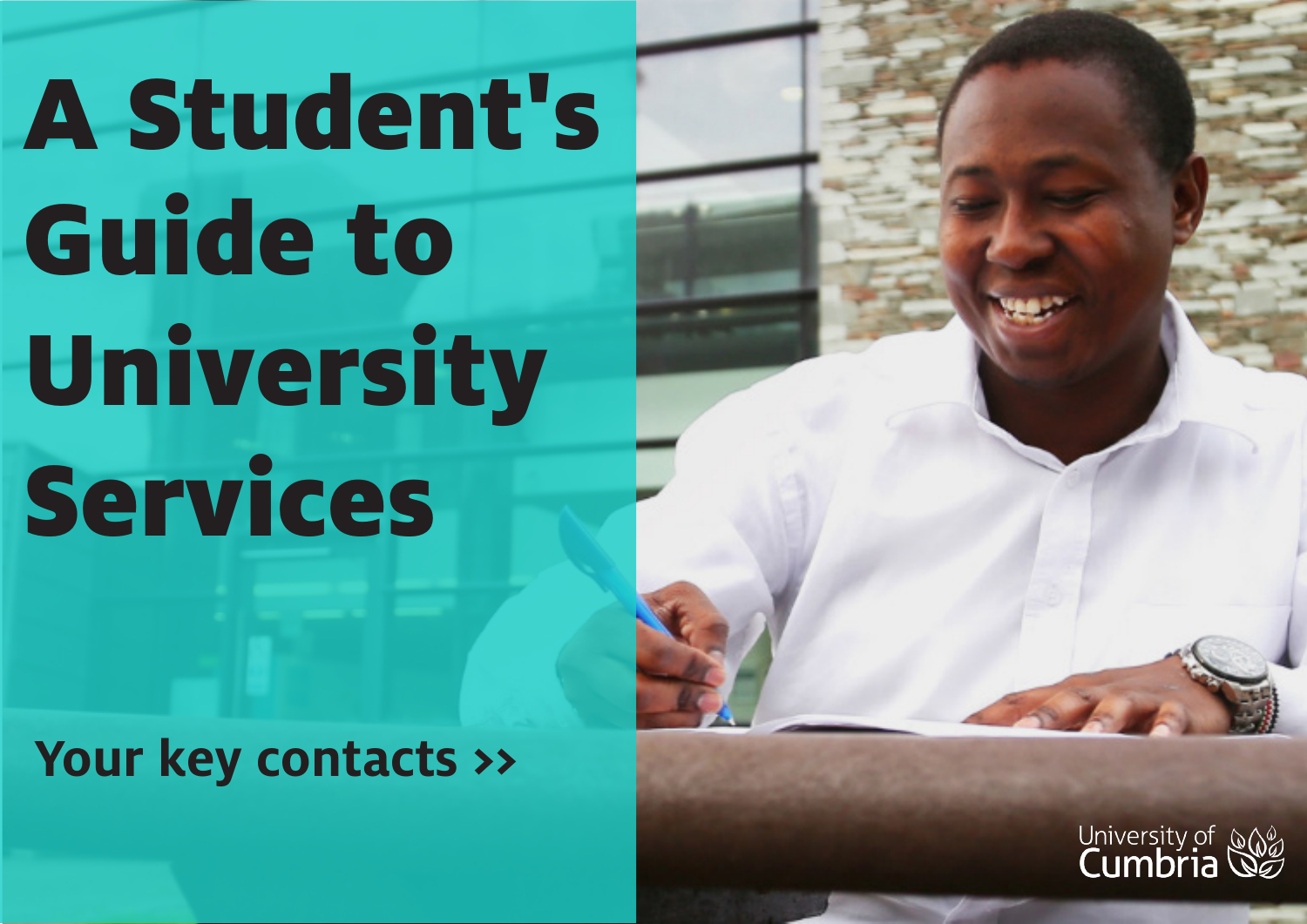# <span id="page-1-0"></span>CONTENTS Click on the service to jump

straight to that section

[Admission](#page-2-0)s [Assessment, Awards](#page-2-0) & Complaints Careers & [Employability](#page-2-0) [Catering](#page-3-0) **[Compliance](#page-3-0)** [Disability/SpLD \(Specific Learning Difficulties\)](#page-3-0) [Finance](#page-4-0) [Information Technology & Systems](#page-4-0) [International Student Support](#page-4-0) [Library](#page-5-0) [Mental Health & Wellbeing](#page-5-0)

**[Placements](#page-5-0)** [Print Unit](#page-6-0) [Programme Administration \(PAd\)](#page-6-0) [Reception](#page-6-0) [Residential Accommodation \(Halls\)](#page-7-0) [Skills@Cumbria](#page-7-0) [Sport \(UoC Active\)](#page-7-0) [Student Money Advice](#page-8-0) [Students' Union \(UCSU\)](#page-8-0) **[Security](#page-8-0)** 

[my.cumbria.ac.uk/support](https://my.cumbria.ac.uk/support)

**Please note:** all service operating hours in this guide are subject to change. Please check web pages for most up-to-date information. All contact details & useful info are also available via the Student Hub. Email inboxes are monitored regularly. Online Team Chat appointments are available upon request where Teams is mentioned as a specific form of contact for each service.

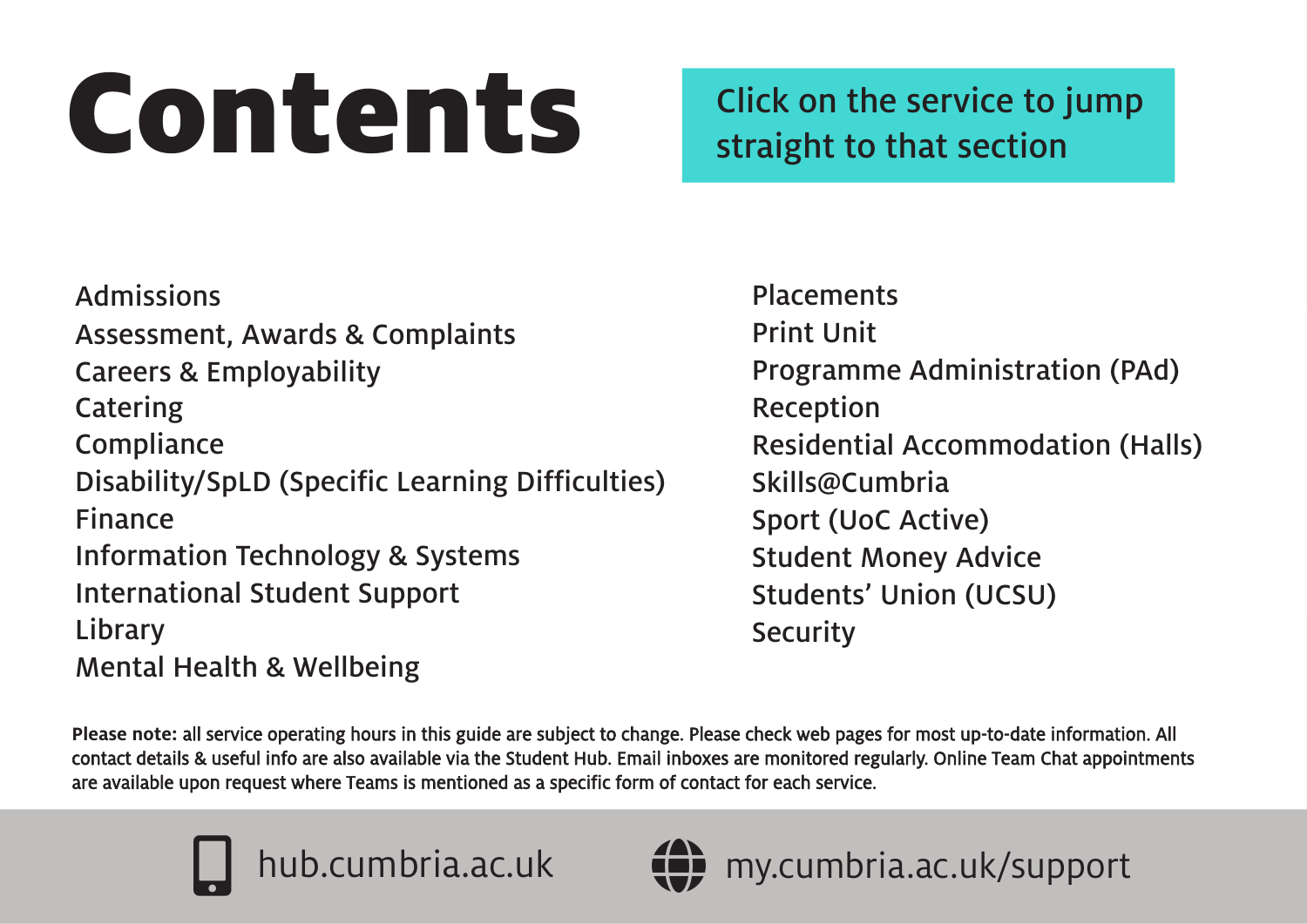# <span id="page-2-0"></span>Admissions

Contact for:

- > Undergraduate and postgraduate admission queries
- > Outstanding qualifications
- > Disclosure & Barring Service (DBS) check
- > Medical & Occupational Health checks

**CONTACT:**

 **[ugadmissions@cumbria.ac.uk](mailto:ugadmissions@cumbria.ac.uk)**  envelope  $\sim$  [pgadmissions@cumbria.ac.uk](mailto:pgadmissions@cumbria.ac.uk)

#### **Service Operating Hours:**

Mon-Fri 9am-5pm Email and Teams Chat

Lancaster Mon-Fri 2.30pm-4pm Physical Desk by appointment<br>at Lancaster. at Lancaster.

#### **[<< BACK TO CONTENTS](#page-1-0)**

### Assessment, Awards & Complaints

Contact for:

- > APEL (Accredited Prior Experiential Learning)
- > Ceremonies, certificates & transcripts
- > Final results, awards and reassessments
- > Professional Body uploads
- > Student Procedures incl. Extenuating Circumstances, Appeals, Malpractice, Student Complaints **[<< BACK TO CONTENTS](#page-1-0)**

### Careers & Employability

Contact for:

- > Advice on career options
- > Finding and applying for work opportunities
- > Career Ahead award
- > 1:1 career coaching, advice and practice interviews
- > Workshops & employer events
- > My Career Enriched career hub



>>

#### **CONTACT:**

 $\sim$  **[ceremonies@cumbria.ac.uk](mailto:ceremonies@cumbria.ac.uk)** 

- $\sim$  [assessment@cumbria.ac.uk](mailto:assessment@cumbria.ac.uk)
- $\blacksquare$ [studentprocedures@cumbria.ac.uk](mailto:studentprocedures@cumbria.ac.uk)
- **MaPL@cumbria.ac.uk**

#### **Service Operating Hours:**

Mon-Fri 9am-5pm Email

#### **CONTACT:**

 $\blacksquare$  **[careers@cumbria.ac.uk](mailto:careers@cumbria.ac.uk) [my.cumbria.ac.uk/careers](https://my.cumbria.ac.uk/careers)** globe

#### **Service Operating Hours:**

Mon-Fri 9am-5pm Email and Teams Chat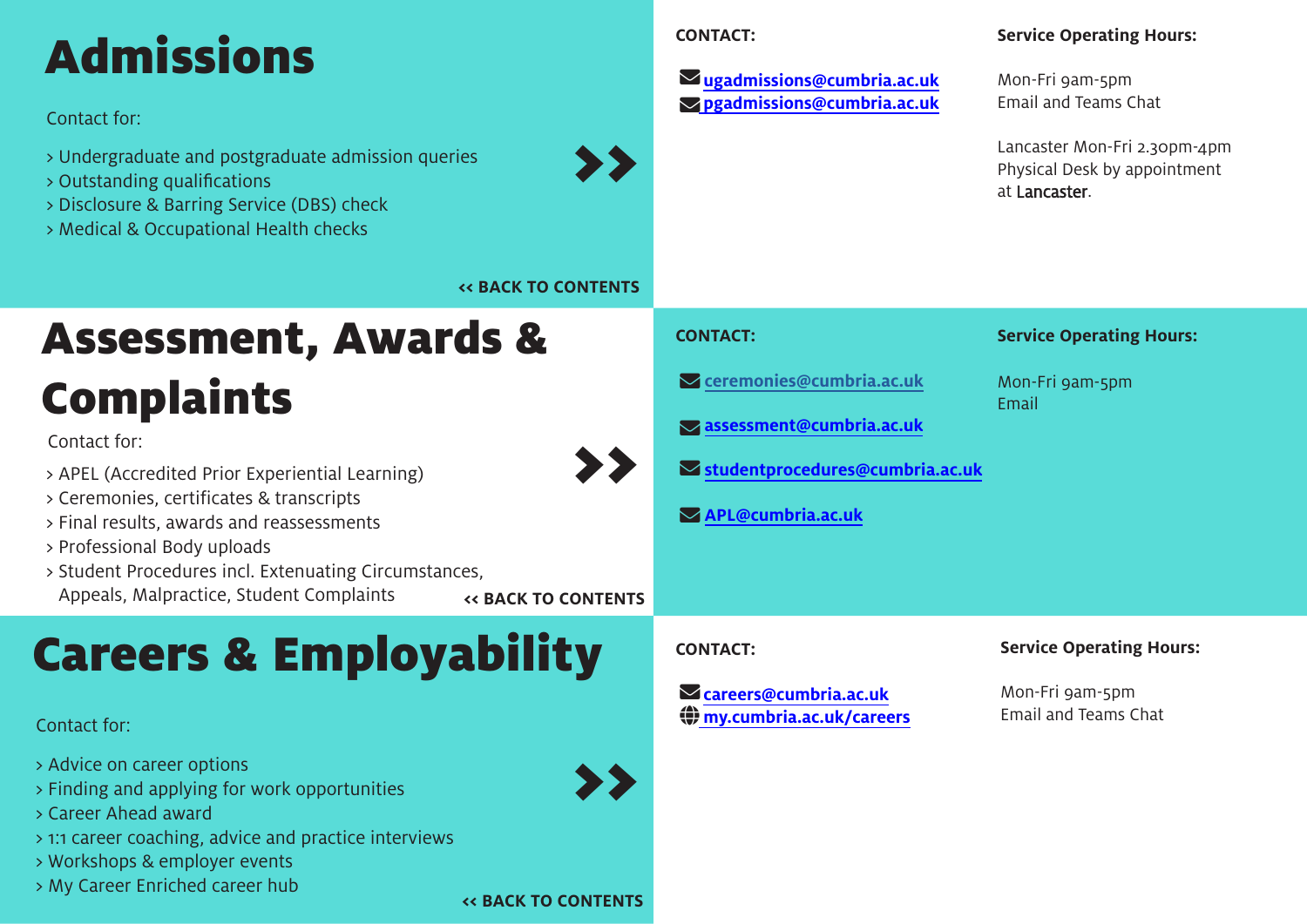<span id="page-3-0"></span>

| <b>Catering</b><br>Contact for:<br>> Pre-paid catering packages<br>> Discounts<br>> Outlets on campus                                                                                                                                                                          | <b>CONTACT:</b><br>For Lancaster & Ambleside enquries:<br>afelton@baxterstorey.com<br>For Fusehill St. & Brampton Rd. enquries:<br>vuocfusehillstreet@baxterstorey.com<br>(www.cumbria.ac.uk/catering | <b>Service Operating Hours:</b><br>> Lancaster - Cafe Martineau<br>10am-2pm<br>> Ambleside - Barn Cafe<br>10am-2pm<br>> Fusehill street - The Cube<br>10am-2pm<br>> Brampton Road - The Works<br>Closed<br>> London - The Conservatory<br>Closed |
|--------------------------------------------------------------------------------------------------------------------------------------------------------------------------------------------------------------------------------------------------------------------------------|-------------------------------------------------------------------------------------------------------------------------------------------------------------------------------------------------------|--------------------------------------------------------------------------------------------------------------------------------------------------------------------------------------------------------------------------------------------------|
| <b>&lt;&lt; BACK TO CONTENTS</b>                                                                                                                                                                                                                                               | Please note, Catering operating hours are subject to change and any updates will be<br>made here as soon as possible.                                                                                 |                                                                                                                                                                                                                                                  |
| <b>Compliance</b><br>Contact for:<br>$\blacktriangleright$<br>> UK Visa Immigration documentation (passports, vignettes,<br>biometric ID)<br>> Visa related queries<br><b>&lt;&lt; BACK TO CONTENTS</b>                                                                        | <b>CONTACT:</b><br>Vukvicompliance@cumbria.ac.uk                                                                                                                                                      | <b>Service Operating Hours:</b><br>Mon-Fri gam-5pm<br><b>Email and Teams Chat</b>                                                                                                                                                                |
| <b>Disability &amp; SpLD</b><br><b>(Specific Learning Difficulties)</b><br>Contact for:<br>$\blacktriangleright$<br>> How to inform us about your disability or SpLD<br>> Advice & guidance for support options and funding<br>> Applying for Disabled Support Allowance (DSA) | <b>CONTACT:</b><br>$\blacksquare$ disabilityservices@cumbria.ac.uk<br>(www.cumbria.ac.uk/disability                                                                                                   | <b>Service Operating Hours:</b><br>Mon-Fri gam-5pm<br>(earlier & later appointments<br>available upon request)<br><b>Email and Teams Chat</b><br>Book appointment online here.                                                                   |

- > Specialist equipment, software, study skills and mentoring support
- > Car parking for Disabled students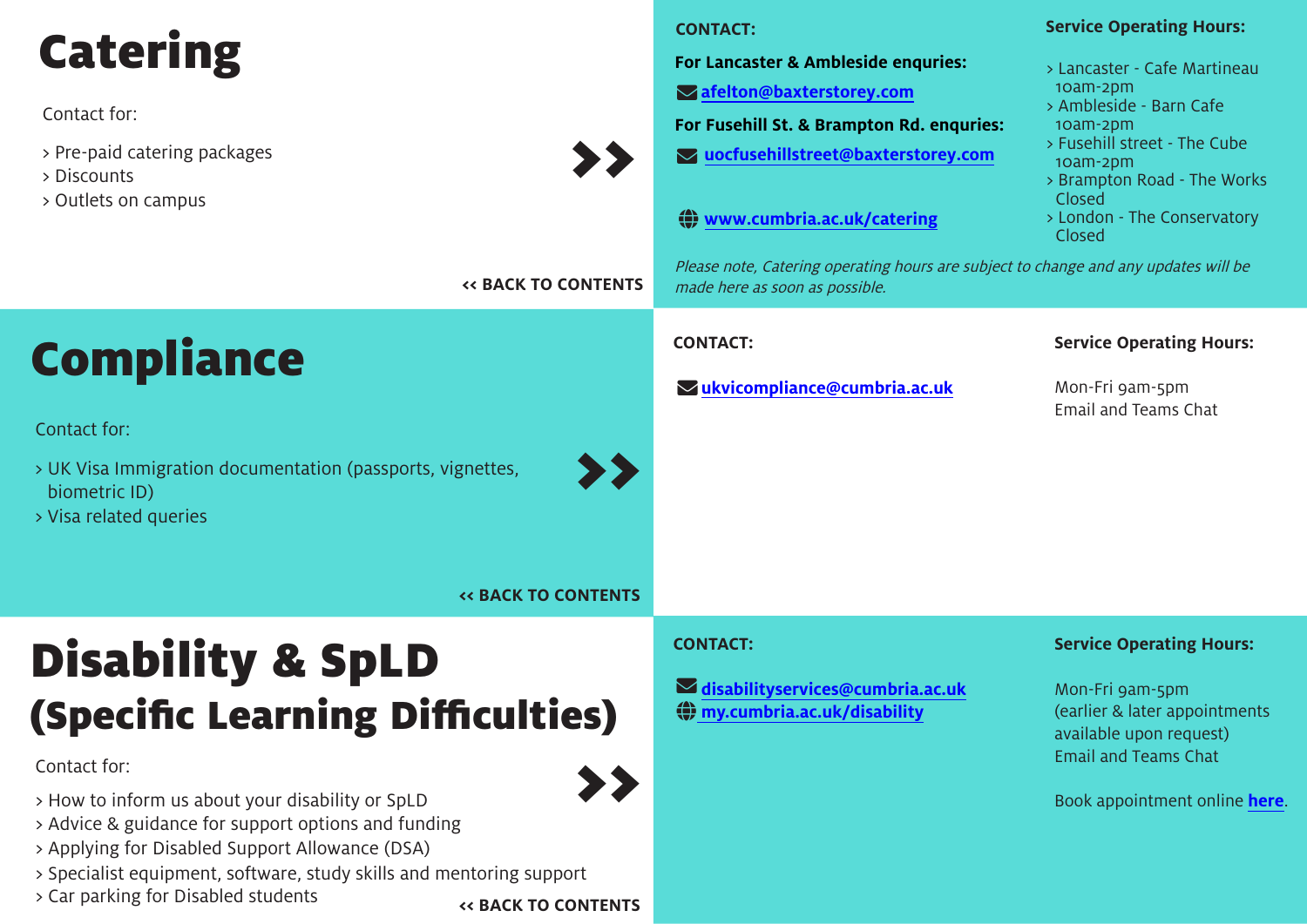### <span id="page-4-0"></span>Finance

Contact for:

> Student loan queries - talk to Money Advice

- > Tuition fee loan queries talk to Money Advice
- > PGCE Bursary queries talk to Accounts Payable
- > Course fee payment plans talk to Accounts Receivable

**[<< BACK TO CONTENTS](#page-1-0)**

# Information Technology

# & Systems

Contact for:

> Log in queries

> IT support including laptop loans

> Software queries including accessibility

**[<< BACK TO CONTENTS](#page-1-0)**

**[<< BACK TO CONTENTS](#page-1-0)**

# International Student

# Support

Contact for:

- > Support for Tier 4 students and non UK students
- > Signposting on to specialist support
- > Additional support with English for Academic Purposes

**CONTACT:**

**Accounts Payable Team: [accountspayableteam@cumbria.ac.uk](mailto:accountspayableteam@cumbria.ac.uk)**

**[Accounts Receivable](https://my.cumbria.ac.uk/it) Team:**  $\blacktriangleright$  [accountsreceiveableteam@cumbria.ac.uk](mailto:accountsreceiveableteam@cumbria.ac.uk)

**Student Money Advice Team:**   $\sum$  **[moneyadvice@cumbria.ac.uk](mailto:moneyadvice@cumbria.ac.uk) (**) [my.cumbria.ac.uk/moneyadvice](https://my.cumbria.ac.uk/moneyadvice)

#### **CONTACT:**

 **01228 888888**  phone  $\blacksquare$ itservicedesk@cumbria.ac.uk  **[my.cumbria.ac.uk/it](https://my.cumbria.ac.uk/it)** globe

**Self-service portal: [servicedesk.cumbria.ac.uk/rsdportal](https://servicedesk.cumbria.ac.uk/rsdportal)**

#### **Service Operating Hours:**

Mon-Fri 8:30am-5pm Phone, online and email

#### **CONTACT:**

 **[intss@cumbria.ac.uk](mailto:intss@cumbria.ac.uk)** envelope  **[my.cumbria.ac.uk/international](https://my.cumbria.ac.uk/international)** globe **Service Operating Hours:**

Mon-Fri 9am-5pm Email and Teams Chat



#### **Service Operating Hours:**

Mon-Fri 9am-5pm Email and Teams Chat



>>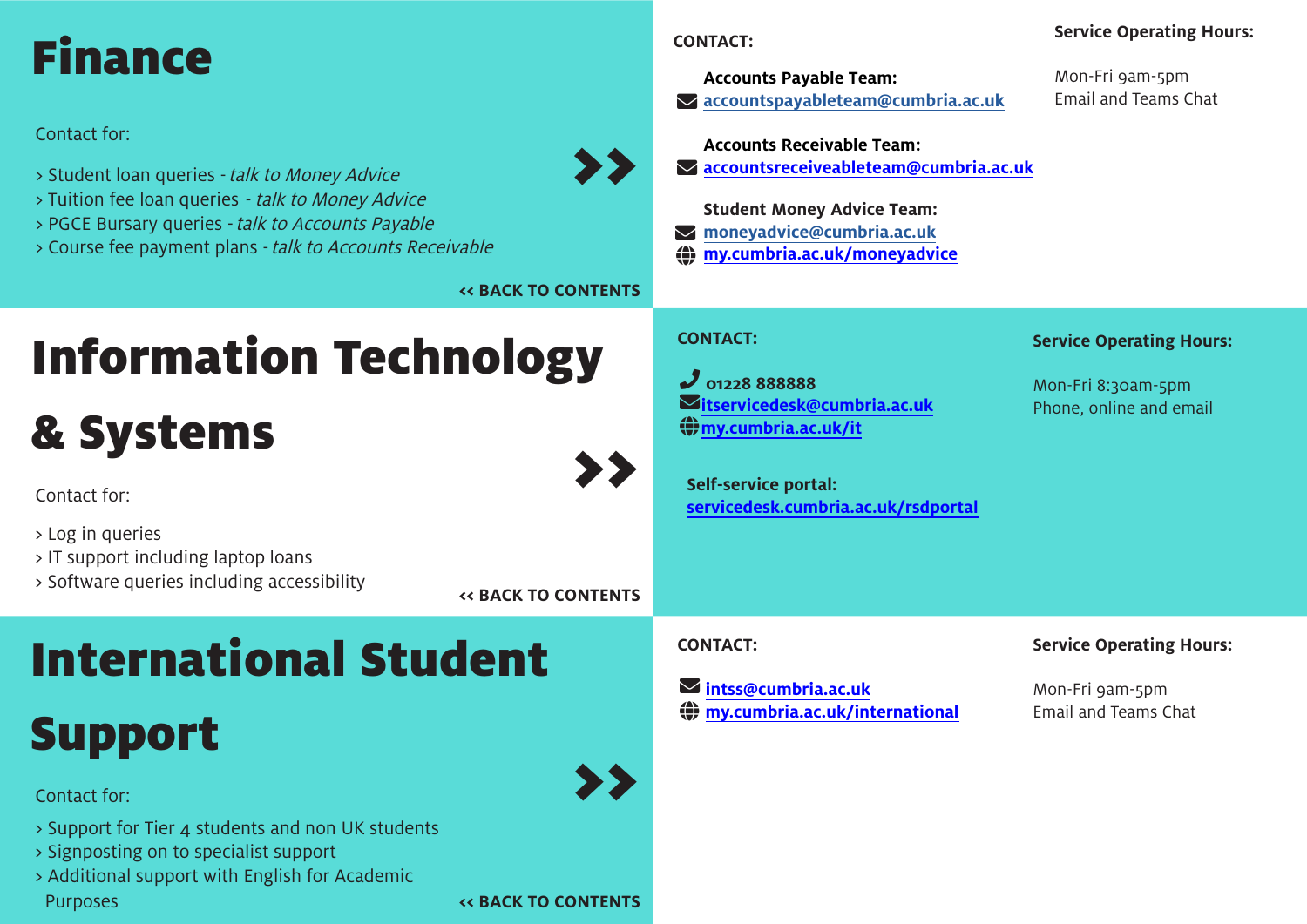<span id="page-5-0"></span>

| <b>Library</b><br>Contact for:<br>$\blacktriangleright\blacktriangleright$<br>> Books & ebooks, including Click and Collect<br>> Journals, eresources, collections<br>> Copyright<br>> Study spaces                          | <b>CONTACT:</b><br>ibrary@cumbria.ac.uk<br>(www.cumbria.ac.uk/library                      | <b>Service Operating Hours:</b><br>Opening hours for each campus<br>are available here. |
|------------------------------------------------------------------------------------------------------------------------------------------------------------------------------------------------------------------------------|--------------------------------------------------------------------------------------------|-----------------------------------------------------------------------------------------|
| <b>&lt;&lt; BACK TO CONTENTS</b>                                                                                                                                                                                             |                                                                                            |                                                                                         |
| <b>Mental Health &amp;</b><br><b>Wellbeing</b><br>$\blacktriangleright$<br>Contact for:<br>> Making or rescheduling a counselling appointment<br>> Mental health & wellbeing emergencies<br><b>&lt;&lt; BACK TO CONTENTS</b> | <b>CONTACT:</b><br>Meed2talk@cumbria.ac.uk<br>() my.cumbria.ac.uk/need2talk                | <b>Service Operating Hours:</b><br>Mon-Fri 9am-5pm<br>Email                             |
| <b>Placements</b><br>Contact for:<br>> All queries relating to placements, including uniforms, for<br>Education, Health, Science, Natural Resources & Outdoors,<br>Social Work, Youth & Community,                           | <b>CONTACT:</b><br>Www.cumbria.ac.uk/placement-unit-team<br>() my.cumbria.ac.uk/placements | <b>Service Operating Hours:</b><br>Mon-Fri gam-5pm<br><b>Email and Teams Chat</b>       |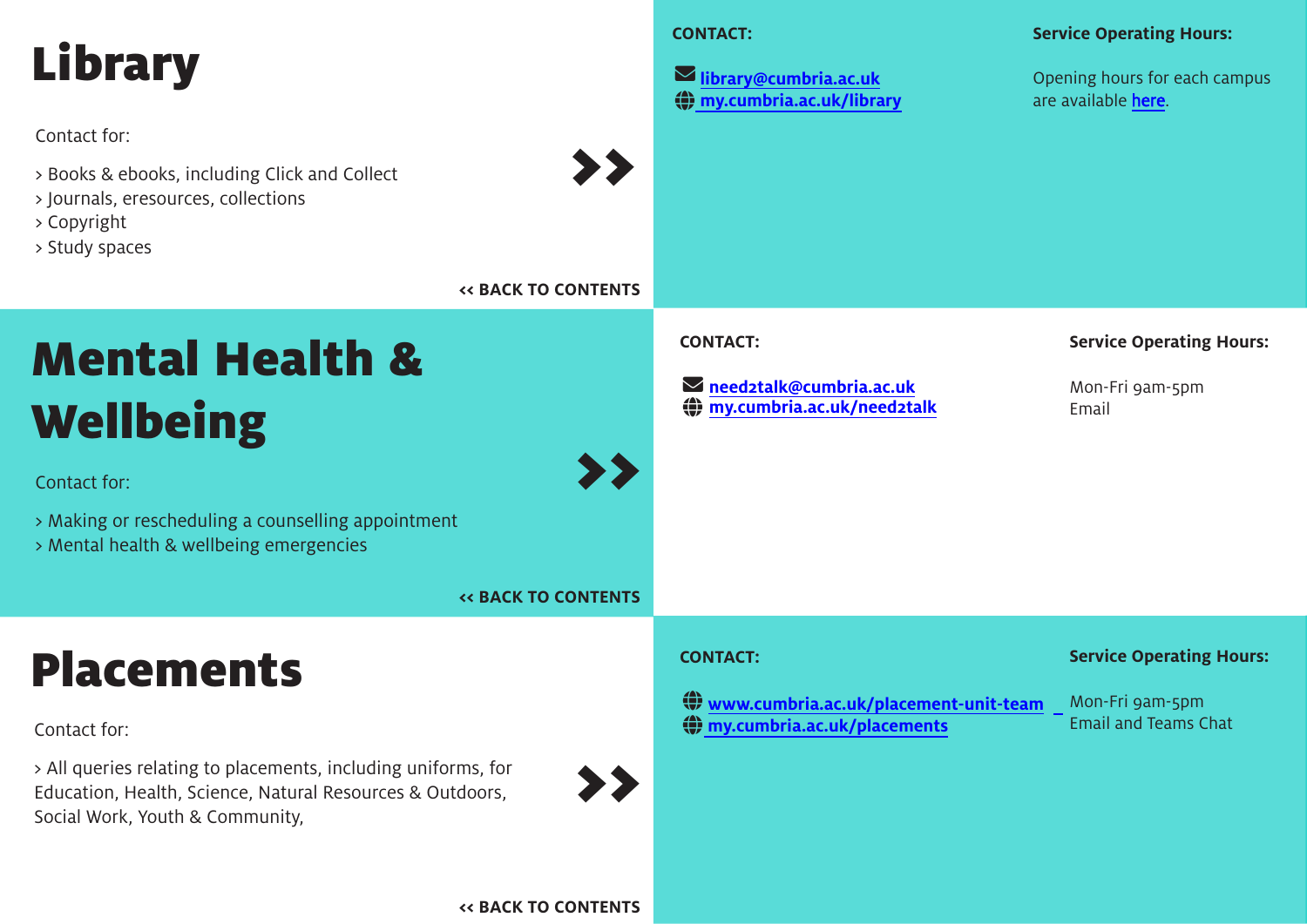# <span id="page-6-0"></span>Print Unit

Contact for:

- > Printing
- > Design and artwork
- > Document binding
- > Posters

#### **CONTACT:**

**CONTACT:**

 $\bigoplus$ 

 $\blacksquare$  print.unit@cumbria.ac.uk **www.cumbria.ac.uk/printunit** >>globe

 **[PAdAmbleside@cumbria.ac.uk](mailto:PAdAmbleside@cumbria.ac.uk)** envelope

**[PAdBrampton@cumbria.ac.uk](mailto:PAdBrampton@cumbria.ac.uk) [PAdFusehill@cumbria.ac.uk](mailto:PAdFusehill@cumbria.ac.uk) [PAdLancaster@cumbria.ac.uk](mailto:PAdLancaster@cumbria.ac.uk) [PAdLondon@cumbria.ac.uk](mailto:PAdLondon@cumbria.ac.uk)** >> **[my.cumbria.ac.uk/pad](https://my.cumbria.ac.uk/pad)**

**Service Operating Hours:**

Mon-Fri 9am-3pm Email

#### **[<< BACK TO CONTENTS](#page-1-0)**

(PAd)

### Programme Administration

Contact for:

- > Council Tax letters
- > Student status letters
- > Bank letters
- > Rail Card Validations
- > Assignment Collection
- > Course transfer, intercalation, withdrawals
- > Programme/Course related issues

**[<< BACK TO CONTENTS](#page-1-0)**

## Reception

Contact for:

- > Car parking
- > Directions
- > Switchboard



#### **CONTACT:**

*J* [Ambleside / 01539 430274](mailto:lancasteraccom@cumbria.ac.uk)  **Carlisle FHS / 01228 616234 Carlisle BR / 01228 400300 [Lancaster / 01524 590800](mailto:carlisleaccom@cumbria.ac.uk) London / 0207 5174800**

#### **Service Operating Hours:**

Mon-Fri 9am-5pm Email and Team Chat

#### **Service Operating Hours:**

Fusehill Street & Lancaster: Mon-Fri 9am-4pm

Brampton Road: Mon-Fri 9am-2pm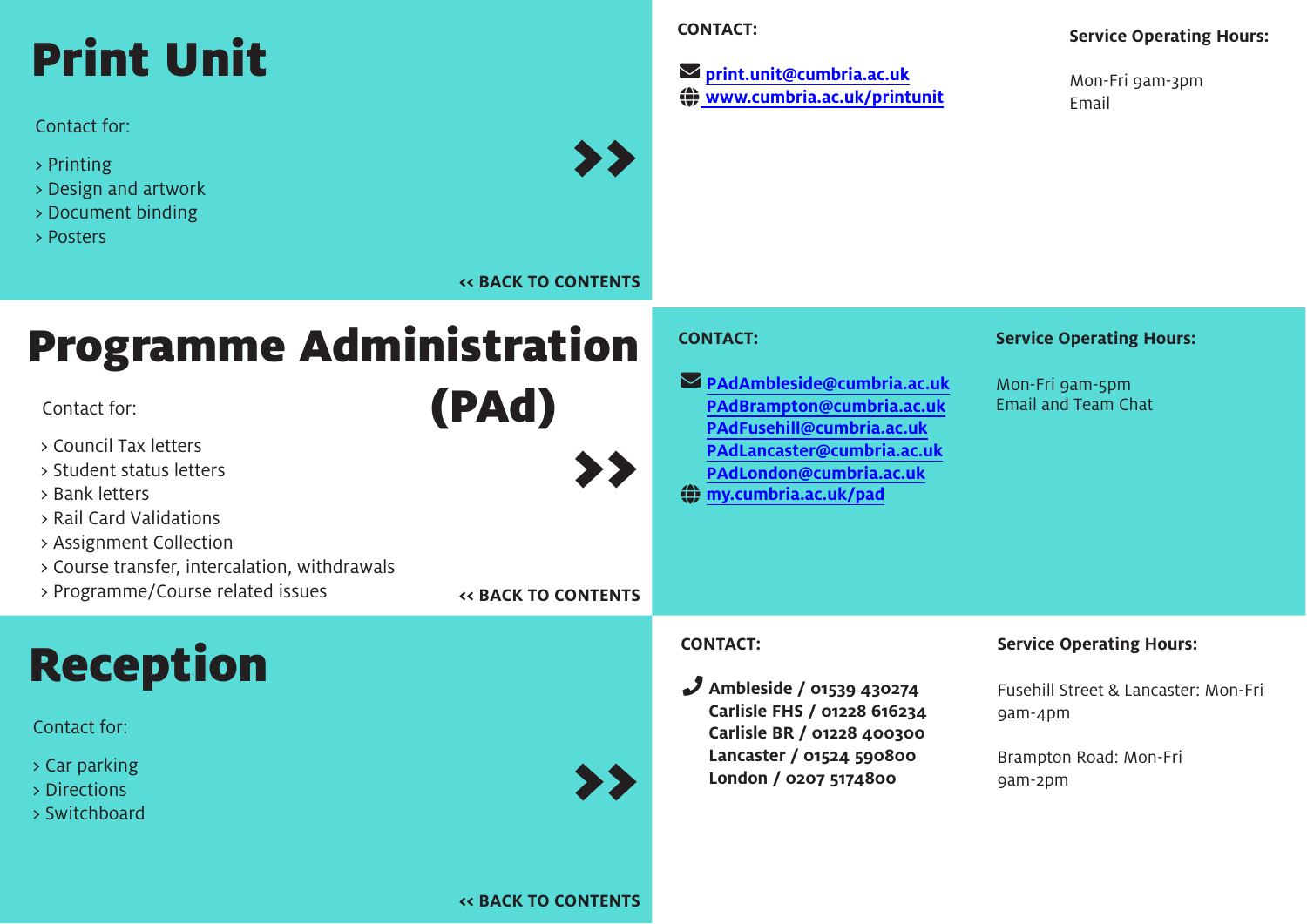<span id="page-7-0"></span>

| <b>Residential Accommodation</b><br>(Halls)<br>Contact for:<br>> Halls issues<br>> Accommodation payment issues<br>> Inter-halls issues (peer to peer groups)<br>> Health & Safety<br>> Domestic Services queries<br><b>« BACK TO CONTENTS</b><br><b>Skills@Cumbria</b><br>Contact for:<br>$\boldsymbol{\Sigma}$<br>> Academic, library & digital skills<br>> Accessing resources, research, referencing, writing, digital skills<br>> Assignment feedback<br>> Student appointments/small group/resubmission appt enquiries<br>> 'HeadStart' course - technical issues<br>> IFY Level 3 student queries<br><b>« BACK TO CONTENTS</b> | <b>CONTACT:</b><br>Mancasteraccom@cumbria.ac.uk<br>$J$ 01524 385497<br><b>Z</b> carlisleaccom@cumbria.ac.uk<br>$J$ 01228 616206<br>Mamblesideaccom@cumbria.ac.uk<br><b>J</b> 015394 430224<br>() www.cumbria.ac.uk/accommodation<br><b>CONTACT:</b><br>Skills@cumbria.ac.uk<br>head.start@cumbria.ac.uk<br>ifysupport@cumbria.ac.uk<br>(www.cumbria.ac.uk/skills<br>my.cumbria.ac.uk/digitalskills | <b>Service Operating Hours:</b><br>Monday- Friday: 10am-2pm<br><b>Email and phone</b><br><b>Service Operating Hours:</b><br>Mon-Fri 9am-5pm<br><b>Email and Teams Chat</b>                 |
|---------------------------------------------------------------------------------------------------------------------------------------------------------------------------------------------------------------------------------------------------------------------------------------------------------------------------------------------------------------------------------------------------------------------------------------------------------------------------------------------------------------------------------------------------------------------------------------------------------------------------------------|----------------------------------------------------------------------------------------------------------------------------------------------------------------------------------------------------------------------------------------------------------------------------------------------------------------------------------------------------------------------------------------------------|--------------------------------------------------------------------------------------------------------------------------------------------------------------------------------------------|
| <b>Sport (UoC Active)</b><br>Contact for:<br>> Sport membership<br>> Opening hours<br>> Clubs & Socieities (SU)<br>> Partnerships with local sport centres                                                                                                                                                                                                                                                                                                                                                                                                                                                                            | <b>CONTACT:</b><br><u><b>M</b>lancastersportcomplex@cumbria.ac.uk</u><br>301524590840<br><u><b>Searlislesportcentre@cumbria.ac.uk</b></u><br>01228 616006<br>$\blacktriangleright$ amblesideactive@cumbria.ac.uk<br>(for Ambleside enquiries)                                                                                                                                                      | <b>Service Operating Hours:</b><br>Ambleside:<br>Tues 10am-3pm $\vert$ Wed 2pm-7pm<br>Thur 10am-3pm<br><b>Carlisle FHS:</b><br>Mon-Fri 9am-9pm   Sat 9am-5pm<br>Sun 10am-2pm<br>Lancaster: |
|                                                                                                                                                                                                                                                                                                                                                                                                                                                                                                                                                                                                                                       | (c) www.cumbria.ac.uk/uocactive                                                                                                                                                                                                                                                                                                                                                                    | Mon-Thur 9am-10pm   Fri 9am-9pm<br>Sat gam-7pm   Sun 10am-2pm                                                                                                                              |